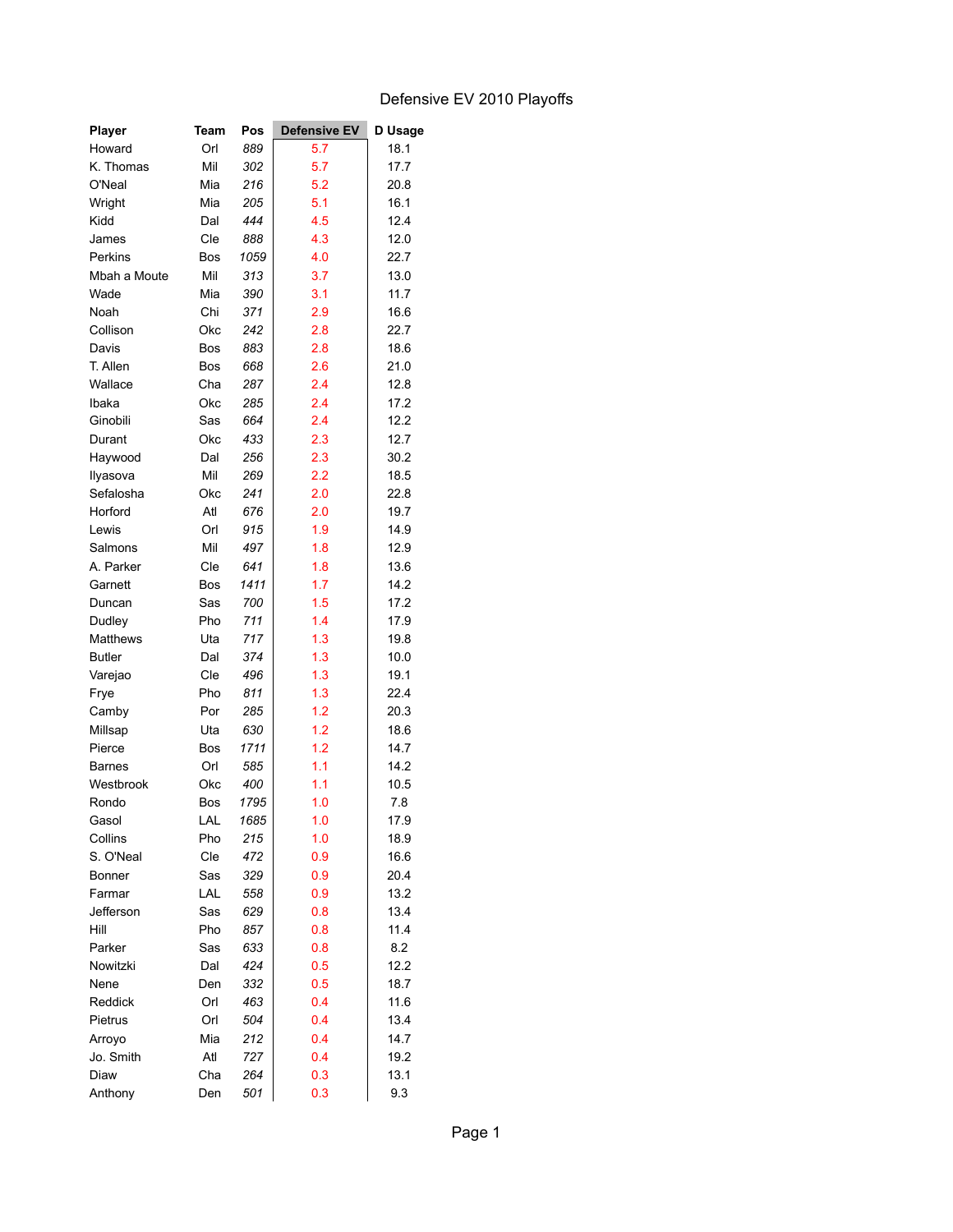## Defensive EV 2010 Playoffs

| Fisher                         | LAL | 1395 | 0.3              | 15.0 |
|--------------------------------|-----|------|------------------|------|
| Beasley                        | Mia | 252  | 0.3              | 15.0 |
| Odom                           | LAL | 1231 | 0.2              | 20.1 |
| Artest                         | LAL | 1553 | 0.2              | 13.7 |
| Gortat                         | Orl | 379  | 0.2              | 24.1 |
| <b>Bynum</b>                   | LAL | 1036 | 0.0              | 18.6 |
| Gadzuric                       | Mil | 135  | 0.0              | 24.0 |
| <b>Bryant</b>                  | LAL | 1701 | $-0.1$           | 11.6 |
| J. Richardson                  | Pho | 1004 | $-0.1$           | 11.8 |
| Martin                         | Den | 408  | $-0.1$           | 16.0 |
| Harden                         | Okc | 227  | $-0.2$           | 17.0 |
| Crawford                       | Atl | 615  | $-0.3$           | 11.6 |
| R. Wallace                     | Bos | 753  | $-0.4$           | 19.3 |
| Delfino                        | Mil | 395  | $-0.5$           | 13.2 |
| Jennings                       | Mil | 432  | $-0.5$           | 10.6 |
| Stoudemire                     | Pho | 1105 | $-0.5$           | 16.5 |
| R. Allen                       | Bos | 1700 | $-0.7$           | 13.8 |
| Webster                        | Por | 278  | $-0.7$           | 11.9 |
| Dragic                         | Pho | 442  | $-0.8$           | 11.5 |
| Hinrich                        | Chi | 387  | $-0.9$           | 10.9 |
| <b>Bibby</b>                   | Atl | 507  | $-1.0$           | 12.9 |
| McDyess                        | Sas | 461  | $-1.2$           | 20.1 |
| Price                          | Uta | 173  | $-1.2$           | 19.1 |
| S. Brown                       | LAL | 605  | $-1.4$           | 12.1 |
| Miller                         | Por | 380  | $-1.4$           | 12.6 |
| Johnson                        | Atl | 772  | $-1.4$           | 8.8  |
| Aldridge                       | Por | 417  | $-1.4$           | 19.7 |
| Williams                       | Uta | 772  | $-1.5$           | 12.1 |
| Kristic                        | Okc | 246  | $-1.5$           | 20.1 |
| Nash                           | Pho | 1018 | $-1.6$           | 9.0  |
| Amundson                       | Pho | 359  | $-1.6$           | 17.7 |
| Ge. Hill                       | Sas | 649  | $-1.7$           | 13.0 |
| Ma. Williams                   | Atl | 556  | $-1.8$           | 9.0  |
| Nelson                         | Orl | 855  | $-1.8$           | 11.6 |
| Lawson                         | Den | 235  |                  | 15.1 |
| Ja. Williams                   | Orl | 343  | $-1.8$<br>$-1.9$ | 9.1  |
| Jamison                        | Cle | 727  | $-2.0$           | 17.8 |
| Boozer                         | Uta | 776  | $-2.0$           | 11.4 |
|                                | Mia |      |                  | 18.1 |
| Richardson                     |     | 278  | $-2.2$           |      |
| Gibson                         | Chi | 287  | $-2.2$           | 12.8 |
| <b>Billups</b><br><b>Miles</b> | Den | 408  | $-2.3$           | 13.0 |
|                                | Uta | 653  | $-2.5$           | 17.8 |
| Marion                         | Dal | 273  | $-2.6$           | 14.6 |
| <b>Blair</b>                   | Sas | 175  | $-2.7$           | 27.0 |
| Korver                         | Uta | 408  | $-2.8$           | 13.2 |
| West                           | Cle | 517  | $-2.8$           | 11.0 |
| M. Evans                       | Atl | 262  | $-2.9$           | 12.6 |
| Carter                         | Orl | 857  | $-3.0$           | 10.7 |
| Green                          | Okc | 423  | $-3.0$           | 18.3 |
| Barbosa                        | Pho | 486  | $-3.2$           | 10.5 |
| <b>Bayless</b>                 | Por | 303  | $-3.3$           | 9.9  |
| Fernandez                      | Por | 218  | $-3.4$           | 14.2 |
| M. Williams                    | Cle | 848  | $-3.5$           | 12.4 |
| Rose                           | Chi | 418  | $-3.7$           | 8.9  |